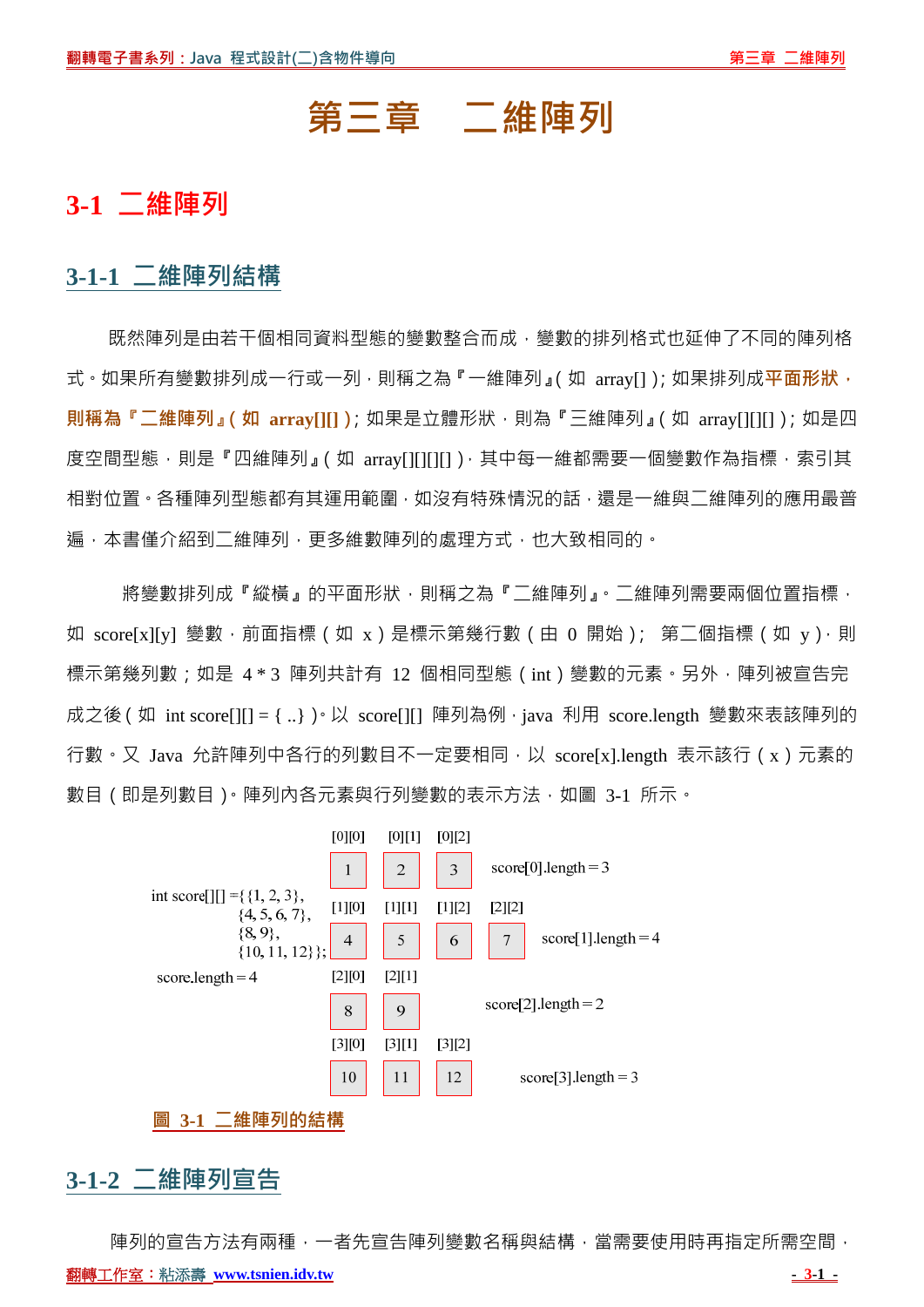其稱之為動態宣告。另一者是宣告時就限定空間並給予出直,稱之為靜態宣告。語法分別如下:

|          | 二維陣列宣告語法                                                                | 範<br>例                                                                                                     |
|----------|-------------------------------------------------------------------------|------------------------------------------------------------------------------------------------------------|
| 動態       | [Data_type Array_name[][];<br>$Array_name = new Data_type(num1][num2];$ | $\vert$ int score $\vert$ :<br>score = new int[20][10];                                                    |
| 宣告       | $\text{Data_type}$ [][] name = new Data_type[num1][num2];               | $\text{int}[ ] [ ]$ score = new int [20][10];                                                              |
| 靜態<br>宣告 | $\text{Data_type Array_name}[]$ $[] = \{  \};$                          | $\text{int score}[\cdot][] = \{\{1, 2, 3\},\}$<br>$\{4, 5, 6\},\$<br>$\{7, 8, 9\},\$<br>$\{10, 11, 12\}$ ; |

第一行語法是宣告產生二維陣列,第二行則再給予初值。如敘述句如: int [] [] score = {{1, 2, 3},

{4, 5, 6}, {7, 8, 9}, {10, 11, 12}};則產生各個元素與變數內容如下:

```
score[0][0] = 1, score[0][1] = 2, score[0][2] = 3 =>score[0].length=3
score[1][0] = 4, score[1][1]=5, score[1][2]=6, score[1][3]=7 =>score[1].length=4
\text{score}[2][0] = 8, \text{score}[2][1] = 9 =>score[2].length=2
score[3][0] = 10, score[3][1] = 11, score[3][2] = 12 =>score[3].length=3
score.length = 4
```
# **3-1-3 範例研討:印出二維陣列內容**

## **(A)程式功能:Ex3\_1.java**

請編寫一程式,印出陣列 score [][] = {{1, 2, 3}, {4, 5, 6},{7, 8, 9}, {10, 11, 12}} 内容並依照相 對位置排列(平面形狀)。 期望操作介面如下:

| D:\Java2_book\chap3>javac Ex3_1.java |   |    |  |  |
|--------------------------------------|---|----|--|--|
| D:\Java2_book\chap3>java Ex3_1       |   |    |  |  |
|                                      |   | 3  |  |  |
| 4                                    | 5 | 6  |  |  |
|                                      | 8 |    |  |  |
| 10                                   |   | 12 |  |  |

## **(B)製作技巧研討:**

吾人利用 x 與 y 變數作為陣列位置索引, x 是行數指標, y 為列數指標,則任何一元素可 由 score[x][y] 表示。如欲平面型態印出陣列內容,則需要二重迴圈敘述,外迴圈標示共計列印幾 行(x = 0, 1, …, score.length);內迴圈索引每行的列數(y = 0, 1, 2, …, score[x].length)。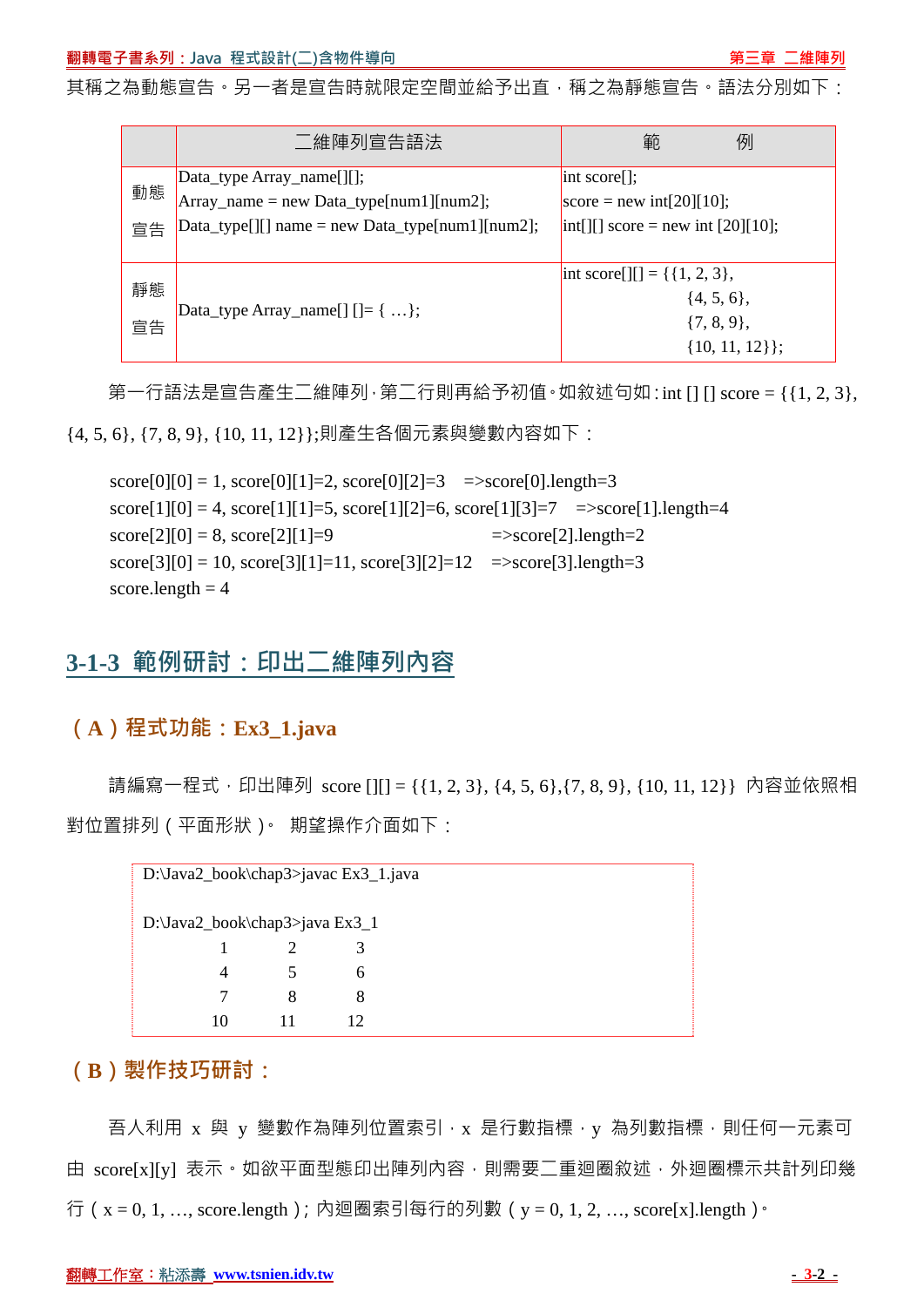**(C)程式範例:**

| 01 | $//Ex3_1.java$                                                  |
|----|-----------------------------------------------------------------|
| 02 |                                                                 |
| 03 | public class $Ex3_1$ {                                          |
| 04 | public static void main(String args[]) {                        |
| 05 | int score [J[] = { $\{1, 2, 3\}$ ,                              |
| 06 | $\{4, 5, 6\},\$                                                 |
| 07 | $\{7, 8, 8\},\$                                                 |
| 08 | $\{10, 11, 12\}$ ;                                              |
| 09 | // 行指標 (外迴圈)<br>int x;                                          |
| 10 |                                                                 |
| 11 | // 列指標 (內迴圈)<br>int y;                                          |
| 12 | for(x=0; x <score.length; td="" x++)="" {<=""></score.length;>  |
| 13 | for(y=0; y <score[x].length; td="" y++)<=""></score[x].length;> |
| 14 | System.out.printf("\t%2d", score[x][y]);                        |
| 15 | System.out.printf("\n");                                        |
| 16 | ł                                                               |
| 17 | ∤                                                               |
|    |                                                                 |

**(D) 程式重點說明:**

- **(1)** 第 5~8 行:**『int score[][] = { …};』**。宣告二維陣列並給予初值。
- **(2)** 第 11~15 行:**『for(x=0; x<score.length; x++) {…}』**。外迴圈指定列印行數,其中 score.length 表示該陣列的行數。
- **(3)** 第 12~13 行:**『for(y=0; y<score[x].length; y++){…}』**。內迴圈指定每行的列的數目,其 中 score[x].length 表示該行(x)列的數目。
- **(4)** 第 13 行:**『System.out.printf("\t%2d", score[x][y]);』**。列印 score[x][y] 元素的內容, 列印格式是開始先跳一個『Tab』(\t)定格,再以兩個位置的格式列印整數(%2d)。
- **(5)** 第 14 行:**『System.out.printf("\n");』**。每行列印完成之後,跳至下一行。

# **3-1-4 範例研討:將二維陣列內容加倍**

#### **(A)程式功能:Ex3\_2.java**

請編寫一程式,請修改 Ex3\_1 範例,將陣列 score [][] = {{1, 2, 3}, {4, 5, 6}, {7, 8, 9}, {10, 11, 12}} 内容加 3 倍,再依照相對位置排列(平面形狀)。 期望操作介面如下: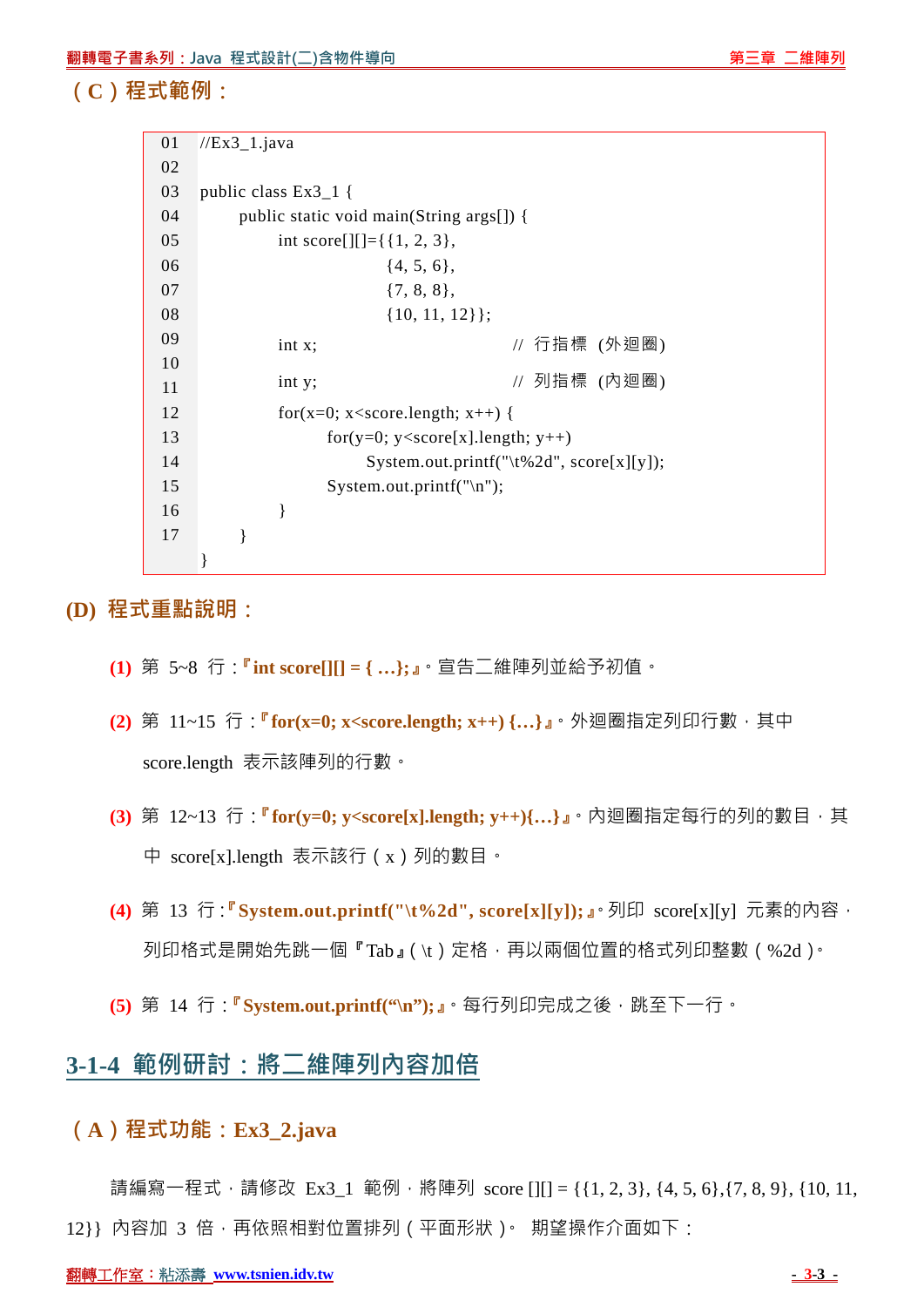#### **翻轉電子書系列:Java** 程式設計(二)含物件導向 第三节 第三章 四種 第三章 三維陣列

|          | D:\Java2_book\chap3>java Ex3_2 |    |    |
|----------|--------------------------------|----|----|
|          | 原陣列內容:                         |    |    |
|          | 1                              | 2  | 3  |
|          | 4                              | 5  | 6  |
|          | 7                              | 8  | 8  |
|          | 10                             | 11 | 12 |
| 加倍後陣列內容: |                                |    |    |
|          | $\overline{2}$                 | 4  | 6  |
|          | 8                              | 10 | 12 |
|          | 14                             | 16 | 16 |
|          | 20                             | 22 | 24 |

# **(B)製作技巧提示:**

我們建構一個比較容易擴充的程式,將 score[][] 宣告成類別變數,使其允許類別內所有方法 使用,又將列印陣列的功能製作成一個獨立的 disp\_arr() 方法,程式架構如圖 3-2 所示。

| Ex3 2.java(class) |
|-------------------|
| score[][]         |
| disp_Arr<br>main  |
| 3-2 Ex3-2 程式      |

 **(C) 程式範例**

| 01           | $//Ex3_2.java$                                                                               |              |
|--------------|----------------------------------------------------------------------------------------------|--------------|
| $ 02\rangle$ | public class Ex $3\_\,2\}$                                                                   |              |
| 03           | /*宣告類別變數 score[] */                                                                          |              |
| 04           | static int score [ $\left[\right]$ [ $=\$ { 1, 2, 3},                                        |              |
| 05           | $\{4, 5, 6\},\$                                                                              |              |
| 06           | $\{7, 8, 8\},\$                                                                              |              |
| 07           |                                                                                              |              |
| 08           | $\{10, 11, 12\}$ ;                                                                           |              |
| 09           | /* 主程式 main() */                                                                             |              |
| 10           | public static void main(String args[]) {                                                     |              |
| 11           | System.out.printf("原陣列內容:\n");                                                               |              |
| 12           | $disp_{ATT}$ :                                                                               |              |
| 13           |                                                                                              |              |
| 14           | for(int x=0; x <score.length; th="" x++)="" {<=""><th>// 行指標 (外迴圈)</th></score.length;>      | // 行指標 (外迴圈) |
| 15           | for(int y=0; y <score[x].length; (內迴圈)<="" th="" y++)="" 列指標=""><th></th></score[x].length;> |              |
| 16           |                                                                                              |              |
| 17           | $score[x][y] = score[x][y] * 2;$                                                             |              |
| 18           |                                                                                              |              |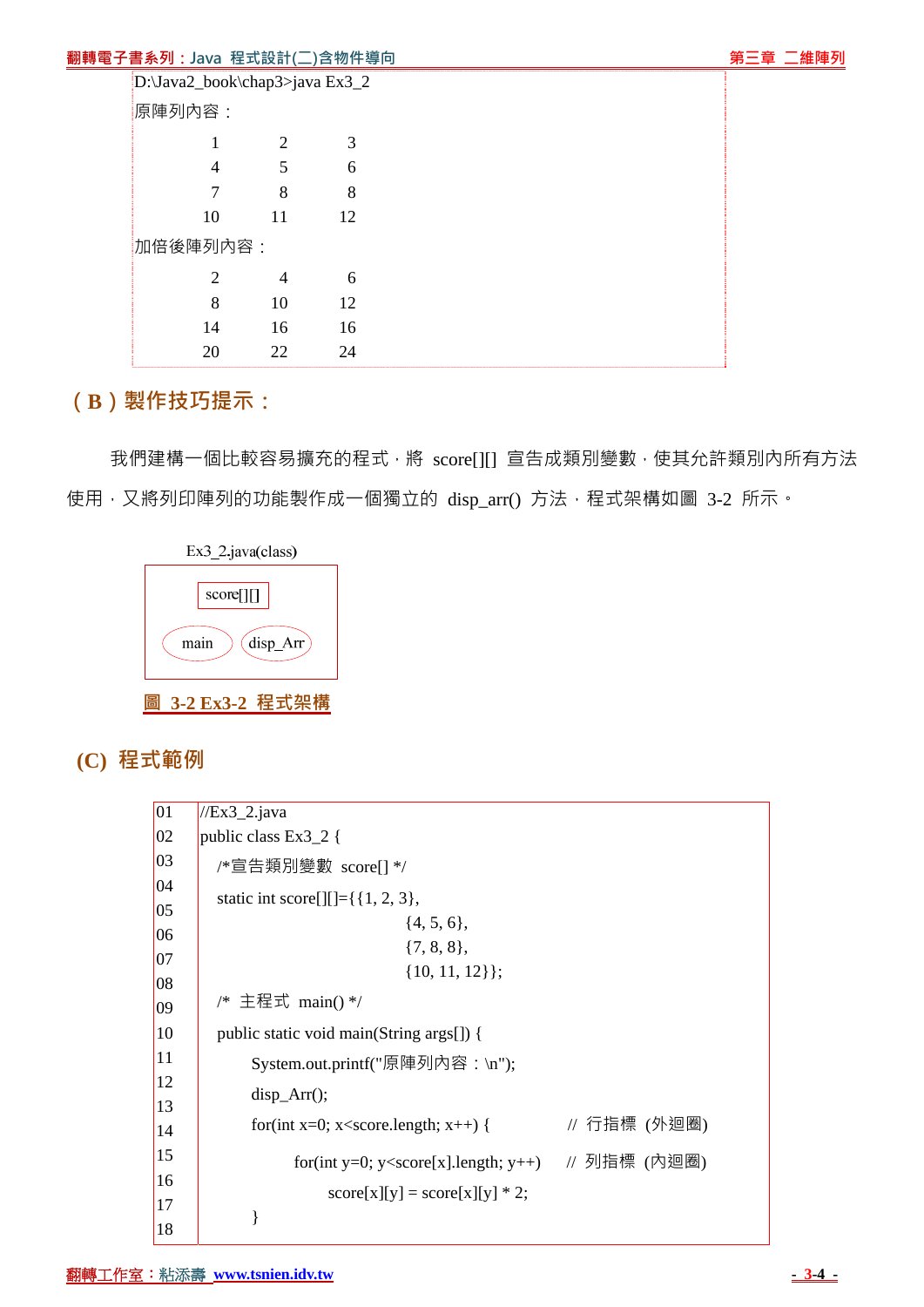#### **翻轉電子書系列:Java 程式設計(二)含物件導向 『『『『『『『』』』 第三章 二維陣列**

| <sup>19</sup> | System.out.printf("加倍後陣列內容:\n");                                    |
|---------------|---------------------------------------------------------------------|
| 20            | $disp_{ATT}$ .                                                      |
| 21            |                                                                     |
| 22            |                                                                     |
| 23            | /* 列印陣列方法 disp_arr()<br>$*$                                         |
| 24            |                                                                     |
| $\vert$ 25    | static void disp_Arr() {                                            |
| 26            | for(int x=0; x <score.length; td="" x++)="" {<=""></score.length;>  |
| 27            | for(int y=0; y <score[x].length; td="" y++)<=""></score[x].length;> |
| 28            | System.out.printf("\t%2d", score[x][y]);                            |
|               | System.out.printf( $"\n\langle n"\rangle$ ;                         |
|               |                                                                     |
|               |                                                                     |
|               |                                                                     |

# **3-1-5 自我挑戰:印出最高與最低成績者**

# **(A)程式功能:PM3\_1.java**

數學老師利用一個二維陣列儲存某一班級學生的成績,score[][] = {{411101,70}, {411102, 80}, {411103, 75}, {411104, 90}, {411105, 85}, {4111106, 65}, {411107, 83}, {411108, 78}}。請編寫一程式 列印出該班成績最高與最低分數與姓名, 期望操作介面如下:

```
D:\Java2_book\chap3>javac PM3_1.java 
D:\Java2_book\chap3>java PM3_1
最高者 411104 成績= 90 
最低者 411106 成績= 65
```
#### **(B)製作技巧提示:**

二維陣列(score[][])的每行(score[i], i =0, 1, 2 .., 7)紀錄一筆學生資料,第 0 列(score[i][0]) 儲存學號、第 1 列 (score[i][1])儲存數學成績。吾人可利用兩只一維陣列 (max[] 與 min[])儲 存最高成績與最低成績,其中第 0 列(如 max[0])儲存學號、第 1 列(如 max[1])存放成績。 圖 3-# 為搜尋運作程序,起先將最高成績的陣列設定為 0 ( max = {0, 0} ) ; 最低成績設定成超過 成績界線 ( min = {0,999}), 再依序比較每位學生成績, 如果高於 max, 則該紀錄複製到 max 陣 列內;如果低於 min,則複製到 min 上,如此由第 0 筆到最後一筆搜尋之後, max 與 min 陣 列分別得到最高與最低成績的紀錄。虛擬碼提示如下: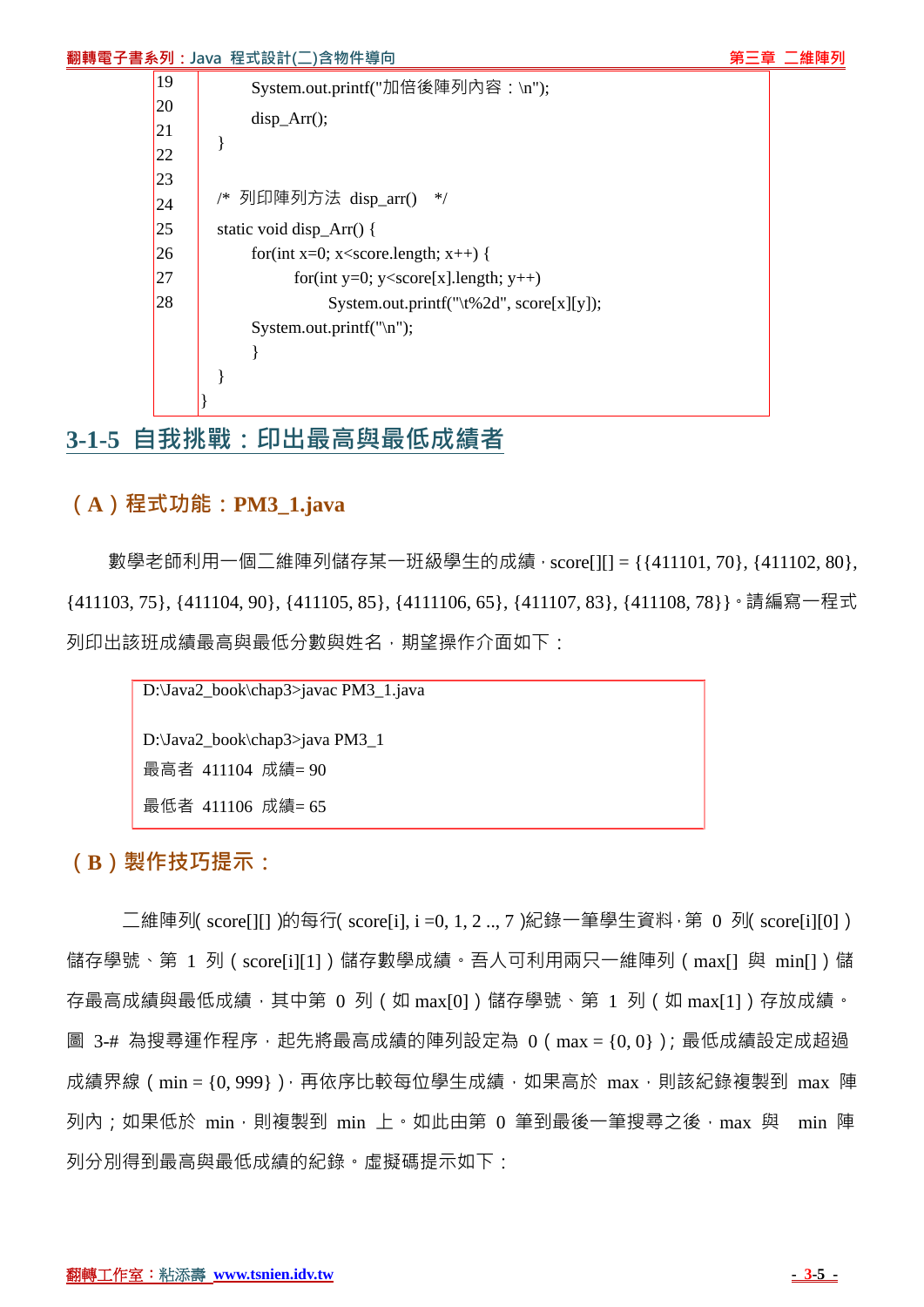#### **翻轉電子書系列:Java 程式設計(二)含物件導向 『『『『『『『』』』 第三章 二維陣列**



#### **圖 3-# 最高與最低成績搜尋**



# **3-1-6 自我挑戰:成績查詢系統**

## **(A)程式功能:PM3\_2.java**

數學老師利用一個二維陣列儲存某一班級學生的成績,score[1[] = {{411101,70}, {411102,80}, {411103, 75}, {411104, 90}, {411105, 85}, {4111106, 65}, {411107, 83}, {411108, 78}}。請編寫程式可 允許輸入學生學號,並輸出該學生的數學成績,期望操作介面如下:

```
D:\Java2_book\chap3>java PM3_2
== 成績查詢系統 == 
請輸入學生學號 =>4111120 
沒有學號 = 4111120 的資料
D:\Java2_book\chap3>java PM3_2 
== 成績查詢系統 == 
請輸入學生學號 =>411103 
學號 = 411103, 成績= 75
```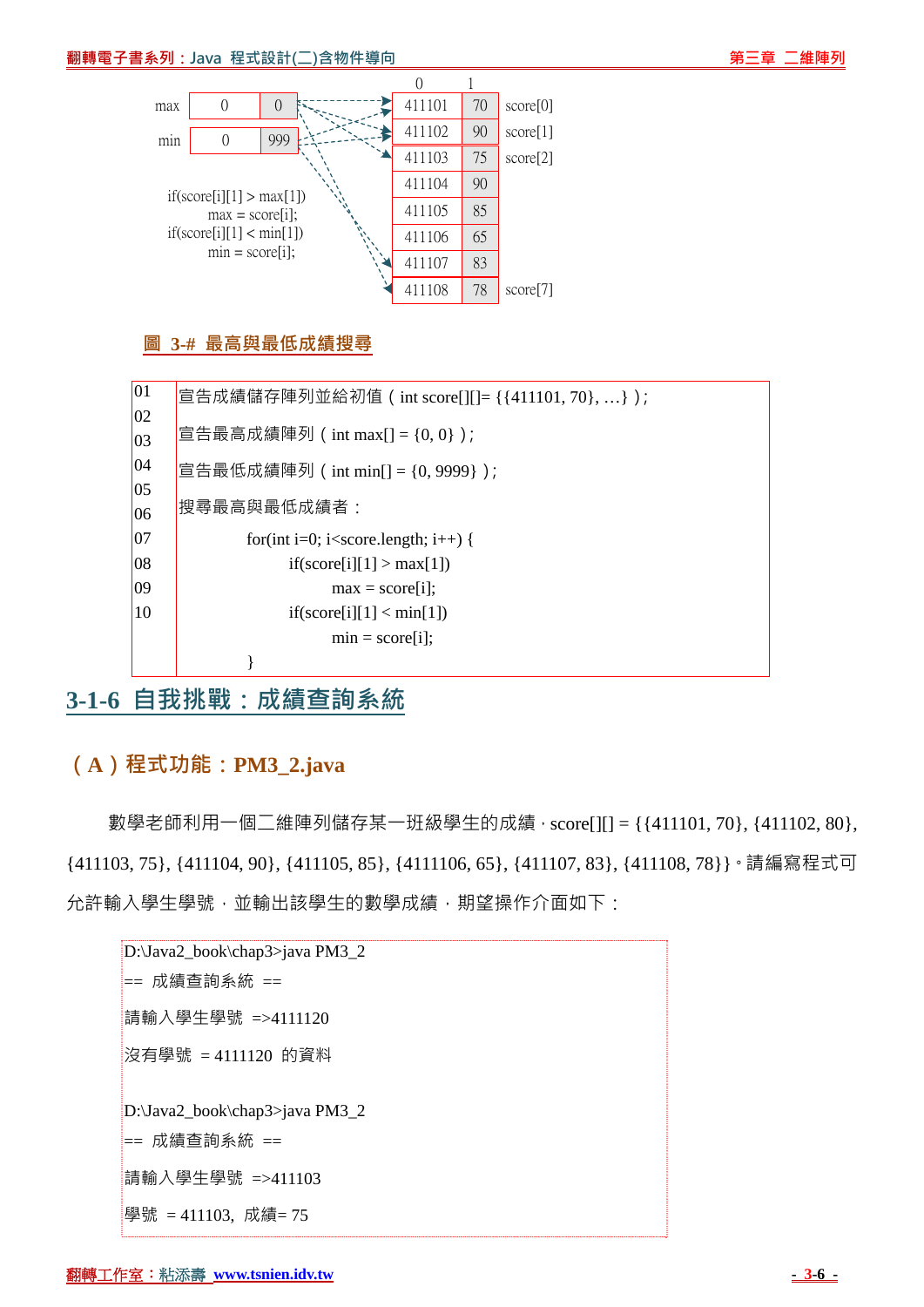利用輸入學號作為查詢關鍵,由陣列的起頭到結尾依序比較第 0 個欄位 ( score[i][0], i=0, 1, 2, ..., score.length-1), 如果相同則印出第 1 個欄位的內容 ( score[i][1], 成績欄位); 虛擬碼提示如 下:



# **3-2 陣列資料儲存**

## **3-2-1 陣列資料型態**

資料大多是由多筆紀錄所構成,每筆資料再利用若干個欄位來描述其意思(第 8 章將詳細說 明 ) 。我們也可以利用二維陣列來儲存資料 , 陣列中每一行代表一筆紀錄 , 每行裡包含若干個欄位 (列),存放某一特殊訊息,這就是陣列資料結構的架構。陣列資料結構最大的缺點是有元素都必 須是相同的資料型態;當然還有其他表示法,以後再詳細介紹。我們用一般學生成績檔案為範例, 來說明陣列資料結構的處理過程,如圖 3-9 所示。每一行儲存一筆學生資料,每行有 6 個欄位(6 列),分別存放學生學號、程式設計、資訊網路、資料處理、統計分析、以及總平均分數。

| 學<br>號 | 程式設計 | 資訊網路 | 資料處理 | 統計分析 | 總平均 |
|--------|------|------|------|------|-----|
| 492101 | 80   | 90   | 78   | 70   |     |
| 492102 | 90   | 67   | 54   | 46   |     |
| 492103 |      | 64   | 83   | 53   |     |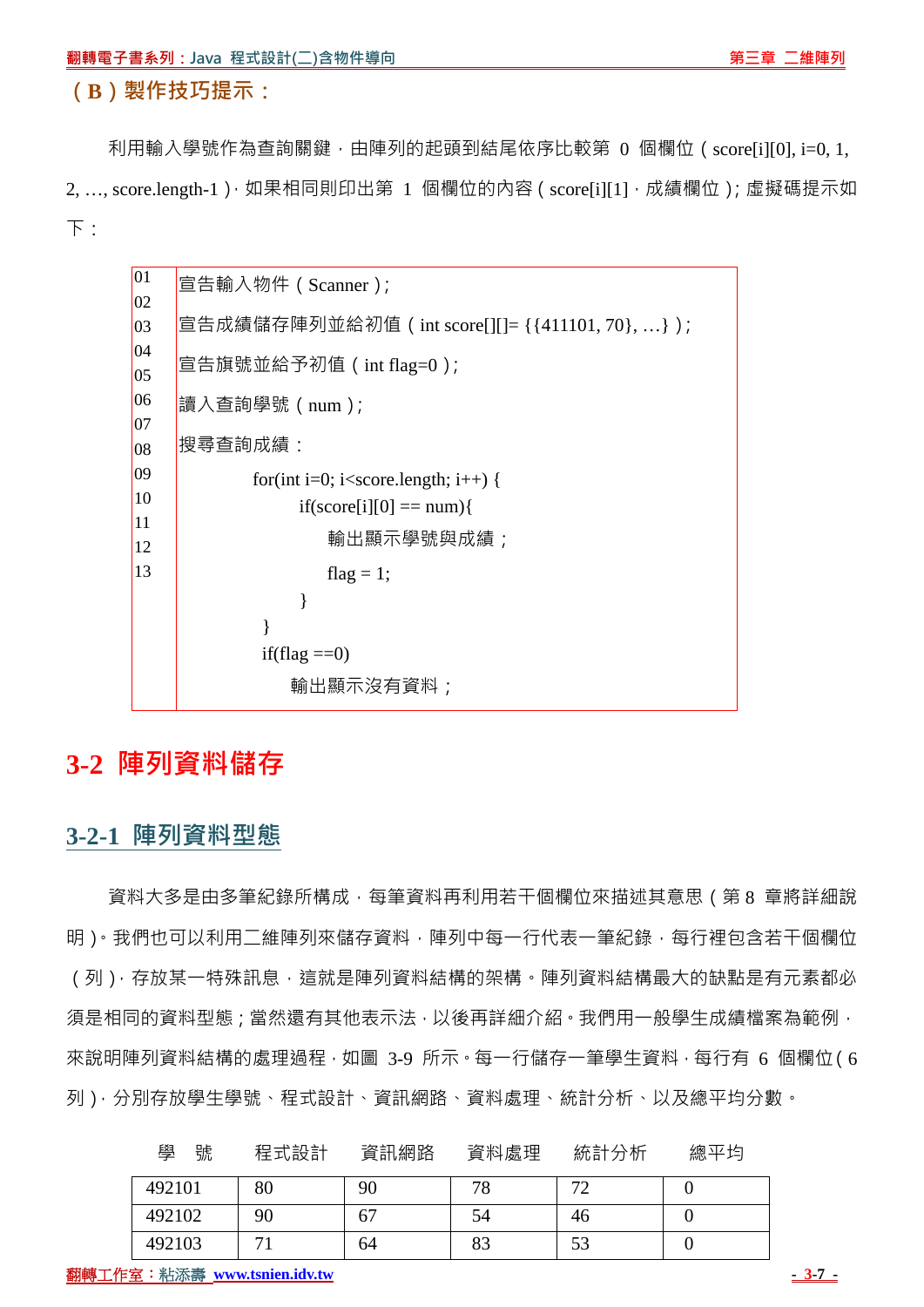#### **翻轉電子書系列:Java 程式設計(二)含物件導向 第三章 二維陣列**

| 492104 | 68 | 89 | 73 | $\mathcal{L}$ |  |
|--------|----|----|----|---------------|--|
| 492105 | 56 | 70 | 53 | 49            |  |
| 492106 | 96 | 65 | 78 | 83            |  |
| 492107 | 49 | 62 |    | 68            |  |

**圖 3-3 陣列資料結構範例**

# **3-2-2 範例研討:印出班級成績單**

## **(A)程式功能:Ex3\_3.java**

張老師利用二維陣列 score[][] = {{492101, 80, 90, 78, 72, 0}, {492102, 90, 67, 54, 46, 0}, {492103, 71, 64, 83, 53, 0}, {492104, 68, 89, 73, 73, 0}, {492105, 56, 72, 53, 49, 0}, {492106, 96, 65, 78, 83, 0}, {492107, 49, 62, 91, 68, 0}} 存放該班的學生成績資料,每筆資料為 {學號、程式設計、資訊 網路、資料處理、統計分析、總平均}。請計算每一位同學的總平均分數,再列印出所有成績資料。 期望操作介面如下:

| D:\Java2_book\chap3>java Ex3_3 |    |    |    |    |
|--------------------------------|----|----|----|----|
| 學號 程式設計 資訊網路 資料處理 統計分析 總平均     |    |    |    |    |
| 80<br>492101                   | 90 | 78 | 72 | 80 |
| 492102<br>- 90                 | 67 | 54 | 46 | 64 |
| 492103<br>71                   | 64 | 83 | 53 | 67 |
| 492104<br>68                   | 89 | 73 | 73 | 75 |
| 492105<br>56                   | 72 | 53 | 49 | 57 |
| 492106<br>96                   | 65 | 78 | 83 | 80 |
| 492107<br>49                   | 62 | 91 | 68 | 67 |

## **(B)製作技巧研討:**

首先計算每位學生的總平均分數,亦填入該欄位 (socre[k][5],第 k 位學生), 最後在印出 所有內容即可。

#### **(C)程式範例:**

| 01 | $//Ex3_5.java$                                                                                         |
|----|--------------------------------------------------------------------------------------------------------|
| 02 |                                                                                                        |
| 03 | public class $Ex3_5$ {                                                                                 |
| 04 | public static void main(String args[]) {                                                               |
| 05 |                                                                                                        |
| 06 | int score $\begin{bmatrix} 1 \end{bmatrix} = {\begin{bmatrix} 492101, 80, 90, 78, 72, 0 \end{bmatrix}$ |
| 07 | $\{492102, 90, 67, 54, 46, 0\},\$                                                                      |
| 08 | $\{492103, 71, 64, 83, 53, 0\},\$                                                                      |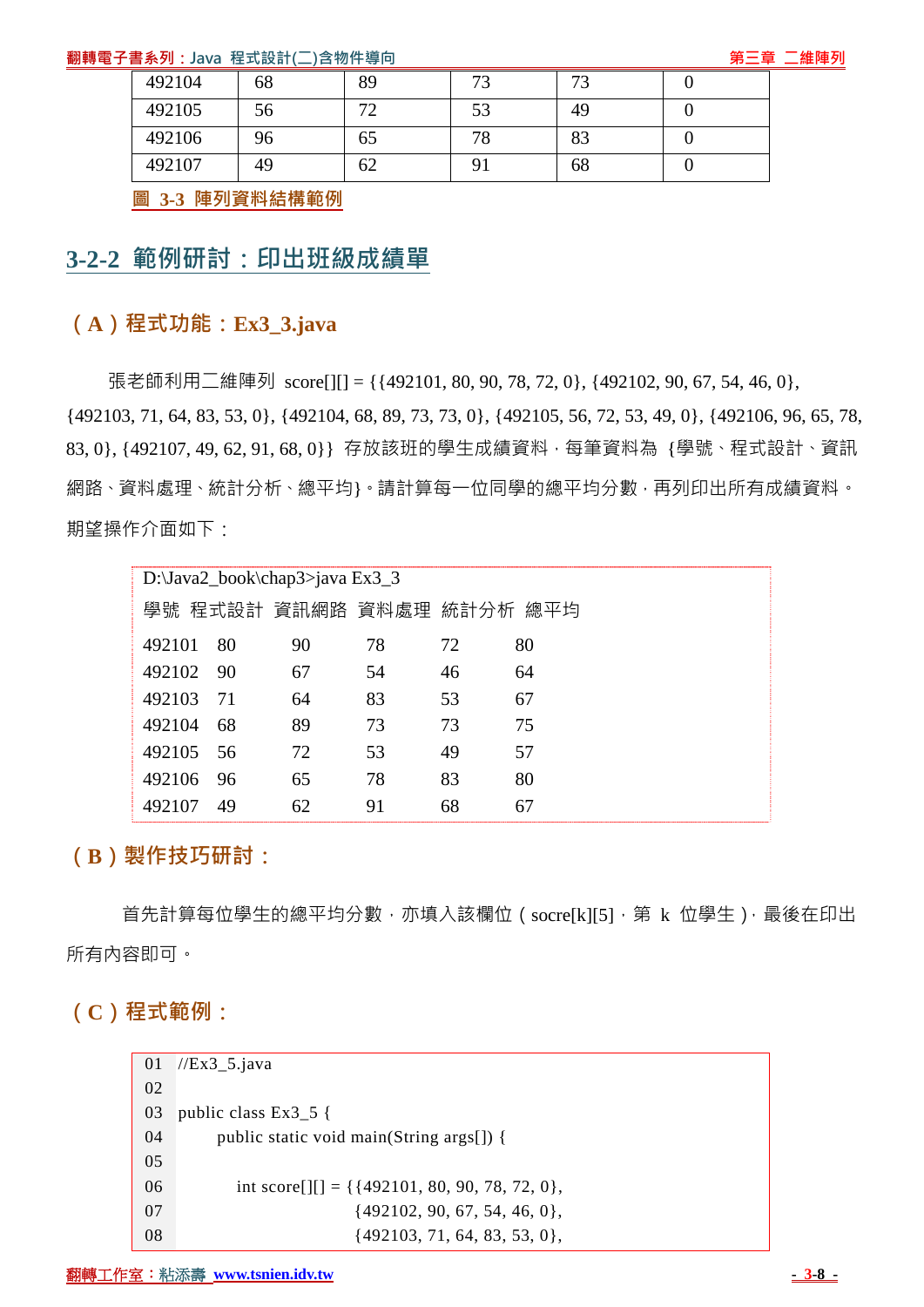|          |                         | <b>翻轉電子書系列:Java</b> 程式設計(二)含物件導向                                                      | 第三章 | 二維陣列 |
|----------|-------------------------|---------------------------------------------------------------------------------------|-----|------|
| 09       |                         | $\{492104, 68, 89, 73, 73, 0\},\$                                                     |     |      |
| 10       |                         | $\{492105, 56, 72, 53, 49, 0\},\$                                                     |     |      |
| 11       |                         | $\{492106, 96, 65, 78, 83, 0\},\$                                                     |     |      |
| 12       |                         | $\{492107, 49, 62, 91, 68, 0\};$                                                      |     |      |
| 13       |                         |                                                                                       |     |      |
| 14       |                         | /* 計算每位學生的總平均分數 */                                                                    |     |      |
| 15       |                         | for(int i=0; i <score.length; i++)<="" td=""><td></td><td></td></score.length;>       |     |      |
| 16<br>17 |                         | $score[i][5] = (score[i][1] + score[i][2] + score[i][3] + score[i][4])/4;$            |     |      |
| 18<br>19 |                         | /* 列印所有學生成績資料 */                                                                      |     |      |
| 20       |                         | System.out.printf("學號 程式設計 資訊網路 資料處理 統計分析 總平均                                         |     |      |
| 21<br>22 | $\langle n'' \rangle$ ; |                                                                                       |     |      |
| 23       |                         | for (int i=0; i <score.length; i++)="" td="" {<=""><td></td><td></td></score.length;> |     |      |
| 24       |                         | for(int j=0; j <score[i].length; j++)<="" td=""><td></td><td></td></score[i].length;> |     |      |
| 25       |                         | System.out.printf("%d \t", score[i][j]);                                              |     |      |
| 26       |                         | System.out.printf("\n");                                                              |     |      |
|          |                         |                                                                                       |     |      |
|          |                         |                                                                                       |     |      |

# **(D) 程式重點分析:**

- (1) 第 15~16 行:『for(int i=0; i<score.length; i++){ …}』。計算每筆資料的總平均分數。
- (2) 第 20~24 行:『for (int i=0; i<score.length; i++) { …}』。列印出陣列所有內容。

# **3-2-3自我挑戰:印出已排序成績單**

## **(A) 程式功能:PM3\_3.java**

延續 Ex3 3 範例,請編寫一程式列印出依照總平均分數,由高至低順序的成績單,期望操作 介面如下:

| G:\Examples\chap7>java PM3_8 |    |                            |    |    |    |
|------------------------------|----|----------------------------|----|----|----|
|                              |    | 學號 程式設計 資訊網路 資料處理 統計分析 總平均 |    |    |    |
| 492101                       | 80 | 90                         | 78 | 72 | 80 |
| 492106                       | 96 | 65                         | 78 | 83 | 80 |
| 492104                       | 68 | 89                         | 73 | 73 | 75 |
| 492103                       | 71 | 64                         | 83 | 53 | 67 |
| 492107                       | 49 | 62                         | 91 | 68 | 67 |
| 492102                       | 90 | 67                         | 54 | 46 | 64 |
| 492105                       | 56 | 72                         | 53 | 49 | 57 |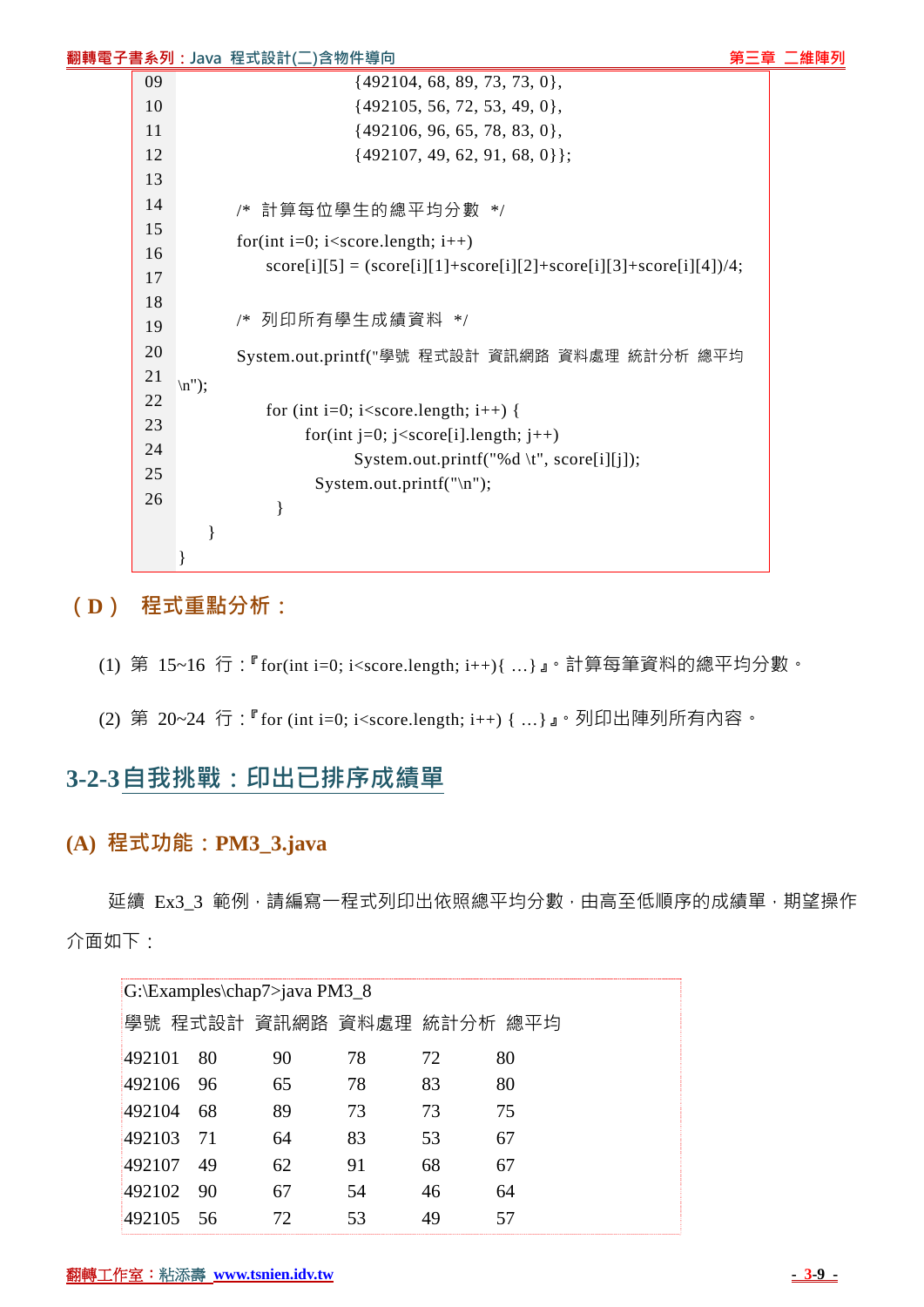以總平均為基準的排序是比較總平均分數,如果大於的話,則整筆資料都要交換;因此,暫 存器需要宣告成具有 6 個欄位的一維陣列 (int<a>[l temp = new int<a>[6], 每筆資料有 6 個欄位), 泡沫 排序法提示如下:

| 01 | * 泡沫排序法,依照總平均分數由高至低排列 */                                             |
|----|----------------------------------------------------------------------|
| 02 |                                                                      |
| 03 | $[$ int temp[] = new int[6];                                         |
| 04 | for(int i=0; i <score.length; i++)="" th="" {<=""></score.length;>   |
| 05 | for(int j=i+1; j <score.length; j++)="" th="" {<=""></score.length;> |
| 06 | if(score[i][5] < score[j][5]) {                                      |
| 07 | $temp = score[i];$                                                   |
| 08 | $score[i] = score[i];$                                               |
| 09 | $score[i] = temp;$                                                   |
| 10 |                                                                      |
| 11 |                                                                      |
|    |                                                                      |

# **3-3 專題研討**

# **3-3-1 自我挑戰:列印直式唐詩**

# **(A)程式功能:PM3\_4.java**

請製作一套唐詩列印系統,功能是能將所將輸入的唐詩(五言四句),分別以橫式與直式印出。 期望操作介面如下:

| G:\Examples\chap7>java PM3_4 |  |  |  |  |  |
|------------------------------|--|--|--|--|--|
| == 五言四句唐詩 列印 ==              |  |  |  |  |  |
| 請輸入第 1 句(五個字) =>山中相送罷        |  |  |  |  |  |
| 請輸入第 2 句(五個字) =>日幕掩柒扉        |  |  |  |  |  |
| 請輸入第 3 句(五個字) =>春草明年綠        |  |  |  |  |  |
| 請輸入第 4 句(五個字) =>王孫歸不歸        |  |  |  |  |  |
|                              |  |  |  |  |  |
| == 橫式列印唐詩 ==                 |  |  |  |  |  |
| 相<br>罷<br>浂<br>Ш<br>中        |  |  |  |  |  |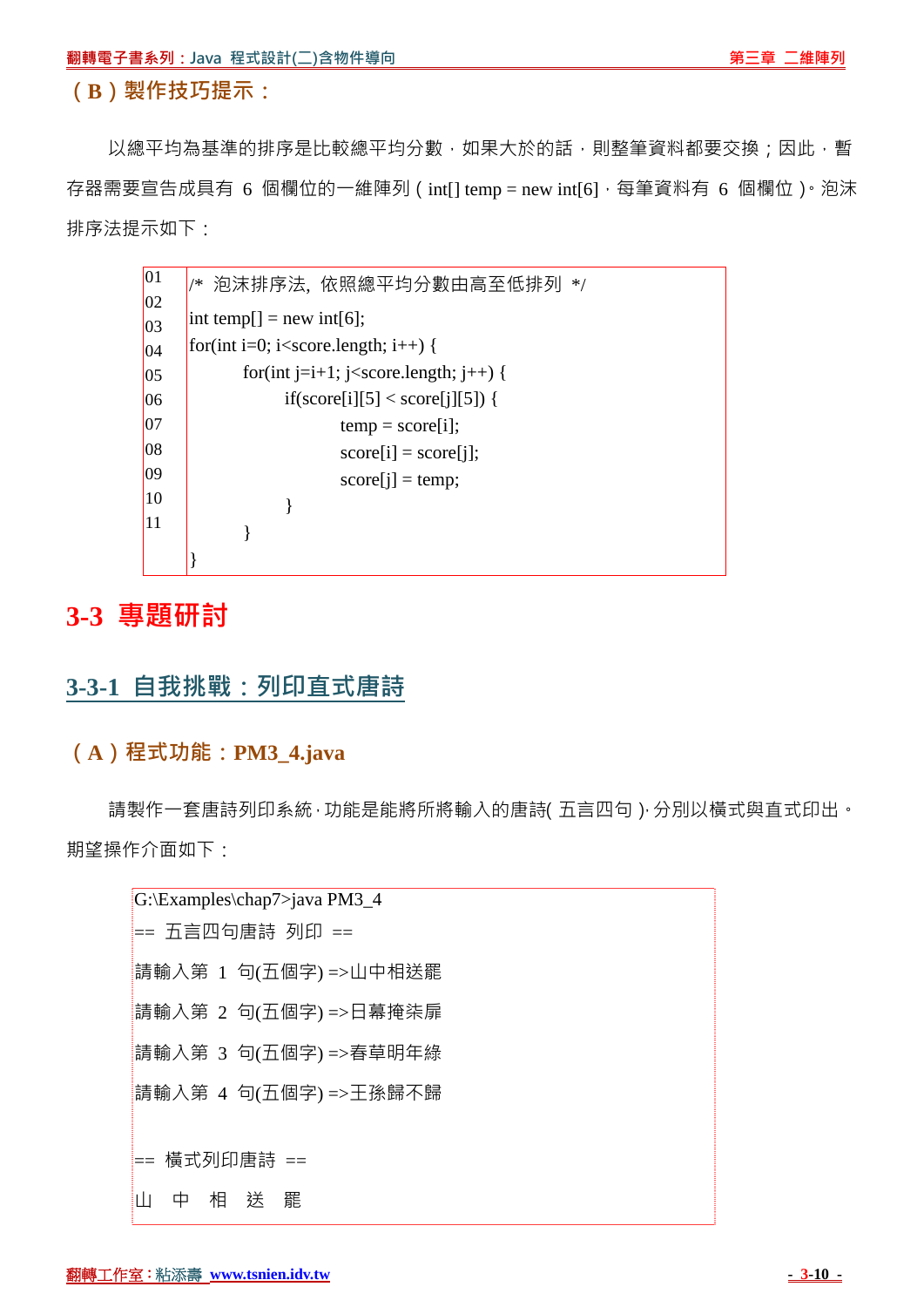|    | 幕 | 掩  | - 柒          | ―扉 |
|----|---|----|--------------|----|
| 春  | 草 | 明  | 年            | 綠  |
| 干  | 孫 | 歸  | 不            | 歸  |
|    |   |    |              |    |
|    |   |    | == 直式列印唐詩 == |    |
| ıП | н | 春  | 一王           |    |
| 中  | 幕 | 草孫 |              |    |
| 相  | 掩 | 明  | 歸            |    |
| 送  | 柒 | 年  | 不            |    |
| 罷  | 扉 | 綠  | 歸            |    |
|    |   |    |              |    |

本系統需要二維陣列 (poem[III: ),將詩句裡每一個文字儲存於陣列的元素裡,才可分別以橫 式或直式印出。其中包含兩困難點,一者是如何將一串文字輸入,分別取出每一個文字,再存入陣 列元素内;另一者是如何轉換陣列的行與列印出 ( 直式列印 ) 。前者, 吾人將一串文字直接讀入系 統並存放某字串變數 (data)內 (利用 Scanner 物件), 再將該變數宣告成掃瞄物件 (Scanner 物 件)並指定分隔符號為沒有空格 (useDelimiter("") ) · 接著即可掃瞄取出每一個文字 · 再分別存入 陣列內,如圖 3-4 所示。



#### **圖 3-4 poem[][] 陣列儲存內容**

唐詩内所有文字都依序存入陣列後。原先是依照一行接一行填入文字,如果一行接一行印出, 則如同輸入格式一樣是橫式輸出;如果將行與列倒過來印,則是直式輸出。虛擬碼提示如下:

```
\overline{01}|02|導入相關套件(java.util.Scanner);
```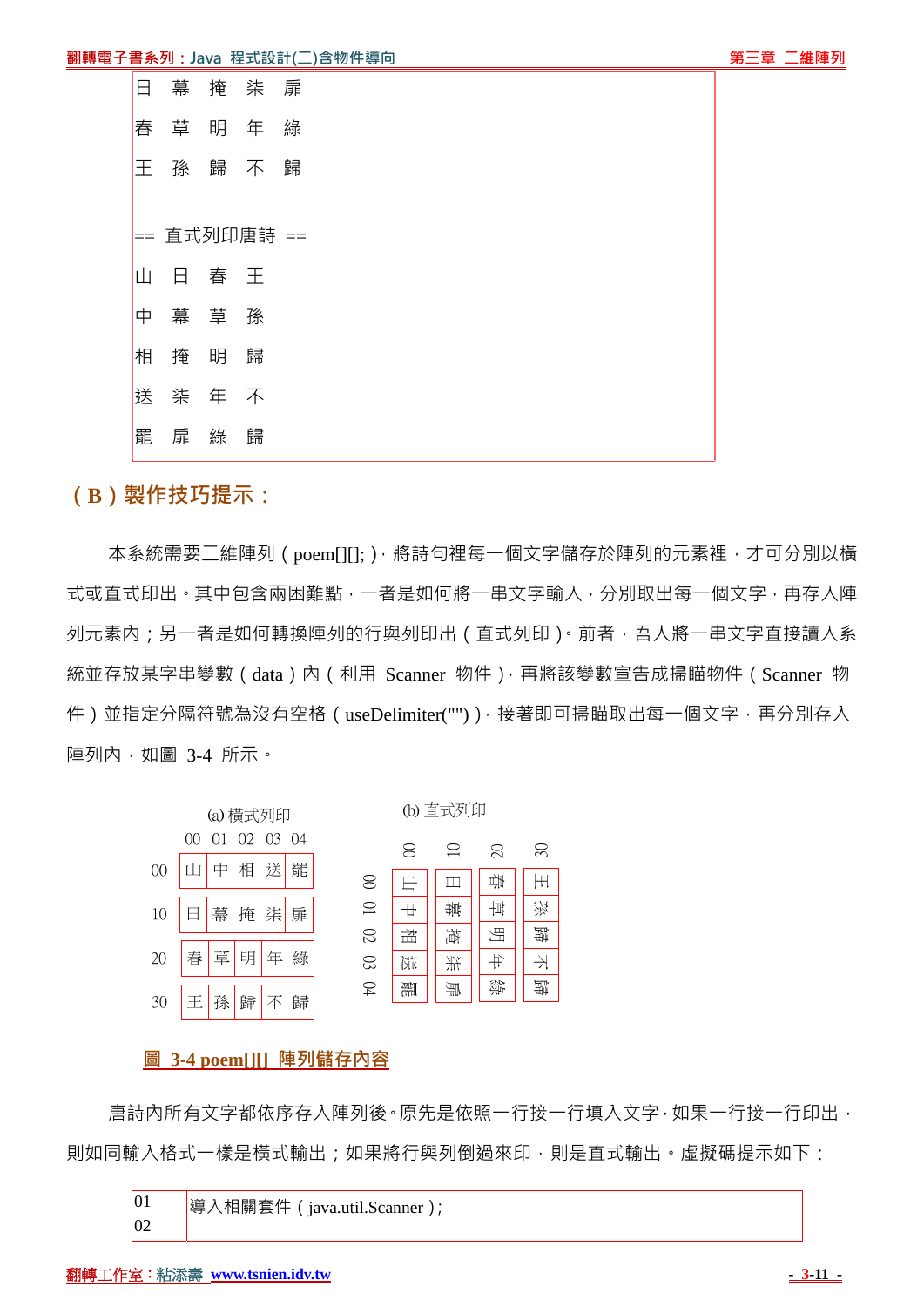| 翻轉電子書系列:Java 程式設計(二)含物件導向 |  |  |  |
|---------------------------|--|--|--|
|---------------------------|--|--|--|

**第三章 二維陣列**  $|03$  $|04|$  $|0.5|$  $\log$  $|_{07}$ 08  $|09\rangle$ 10 11 12 13 14 15 16 17 18 19 20 21 22 宣告唐詩陣列(String[][] poem = new String[4][5]); 讀入五言四句唐詩: for(int i=0; i<4; i++) { System.out.printf("請輸入第 %d 句(五個字) =>", i+1);  $data = kevin.next()$ : Scanner  $s = new Scanner(data).useDelimiter("")$ ; for(int j=0; j<5; j++) // 分別讀取詩句中每一個文字  $poem[i][j] = s.next();$  } 列印橫式唐詩: for(int i=0; i<4; i++) { // 列印 4 行 for(int j=0; j<5; j++)  $\#$  每行 5 個字 System.out.printf("%s ", poem[i][j]); System.out.printf("\n"); } 列印直式唐詩: for(int j=0; j<5; j++) { // 列印 5 行 for(int i=0; i<4; i++) // 每行 4 個字 System.out.printf("%s ", poem[i][j]); System.out.printf("\n"); }

# **3-3-2 自我挑戰:大樂透對獎系統**

# **(A)程式功能:PM3\_5.java**

許多客戶買了大樂透彩券,一直不瞭解開獎辦法,再說彩券購買太多的話,每次對獎都要花 費許多時間。彩券公司為了方便客戶對獎,於是在網路上公布一套對獎系統,客戶可輸入當期開獎 號碼,或觀察當期號碼,也可輸入所購買號碼,系統會告知是否得獎,或簽中哪一獎,大樂透開獎 辦法是:利用氣球吹出 6 個 1~49 之間不重複的號碼,另外多一個特別號;中獎種類有:

| 中獎獎項 | 開獎辦法        |
|------|-------------|
| 頭講   | 六個號碼相同者。    |
| 貮奬   | 簽中五個號碼與特別號。 |
| 參獎   | 簽中五個號碼。     |
| 肆獎   | 簽中四個號碼與特別號。 |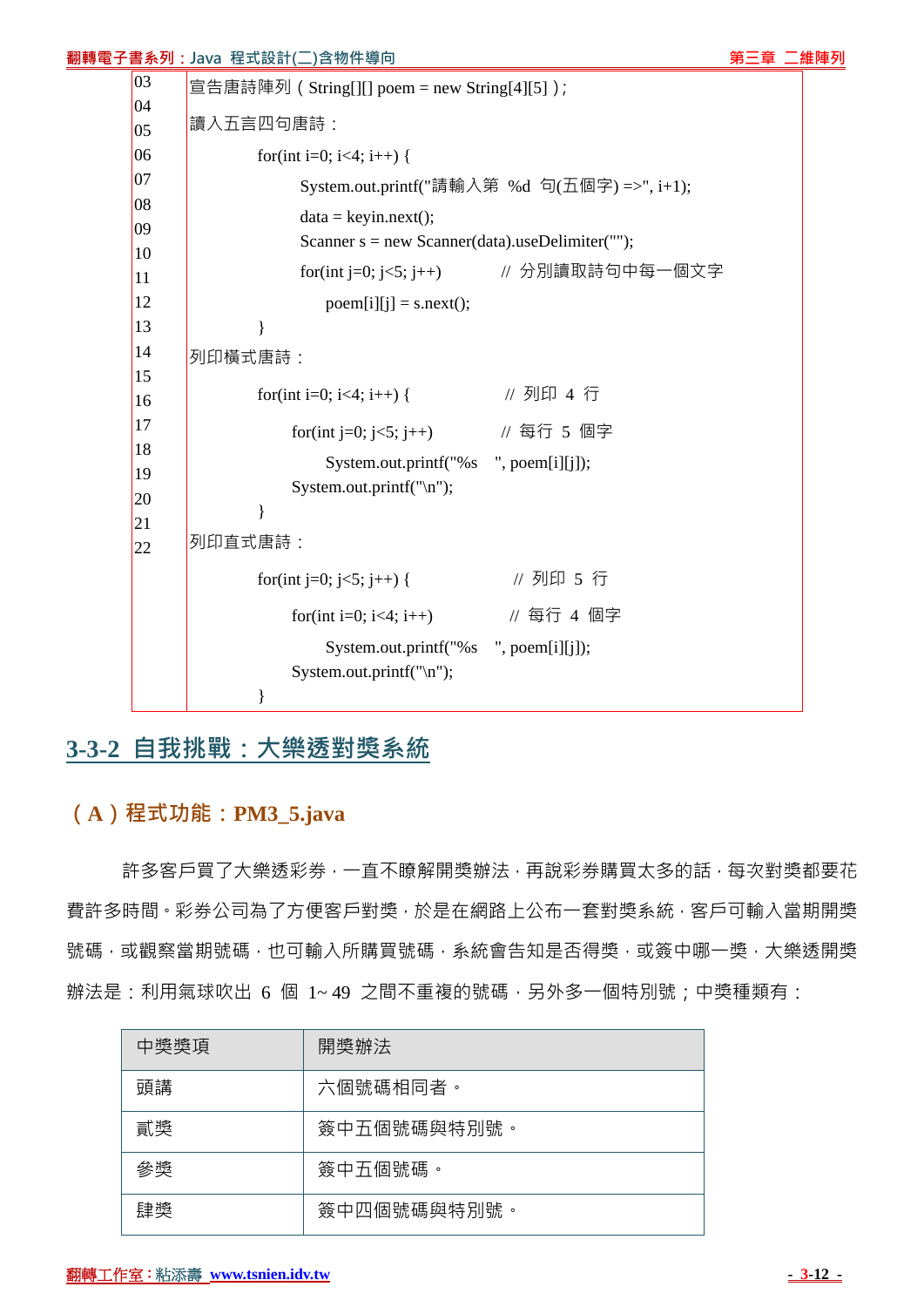#### **翻轉電子書系列:Java 程式設計(二)含物件導向 第一章 第一章 一種 的复数 的复数 的复数 第三章 二維陣列**



| 伍獎 | 簽中四個號碼。    |
|----|------------|
| 陸獎 | 簽中三個號碼與特別號 |
| 普獎 | 簽中三個號碼。    |

**(1)**期望操作介面上有 4 個選項功能如下:

D:\Java2\_book\chap3>java PM3\_5

== 歡迎光臨 六合彩對獎系統 ==

(1) 輸入開獎號碼 (2) 顯示開獎號碼

(3) 輸入對獎號碼 (4) 離開系統

請選擇工作項目 =>

**(2)**選擇輸入開獎號碼(選擇 1)操作如下:

== 歡迎光臨 六合彩對獎系統 == (1) 輸入開獎號碼 (2) 顯示開獎號碼 (3) 輸入對獎號碼 (4) 離開系統 請選擇工作項目 =>1 請輸入 6 個開獎號碼 =>11 22 27 29 35 40 請輸入特別號碼 =>39

**(3)**選擇顯示開獎號碼(選擇 2)的操作如下:

== 歡迎光臨 六合彩對獎系統 == (1) 輸入開獎號碼 (2) 顯示開獎號碼 (3) 輸入對獎號碼 (4) 離開系統 請選擇工作項目 =>2 本期開獎號碼: 11 22 27 29 35 40 特別號: 39

**(4)**選擇輸入對獎號碼(選擇 3)的操作如下:

== 歡迎光臨 六合彩對獎系統 ==

(1) 輸入開獎號碼 (2) 顯示開獎號碼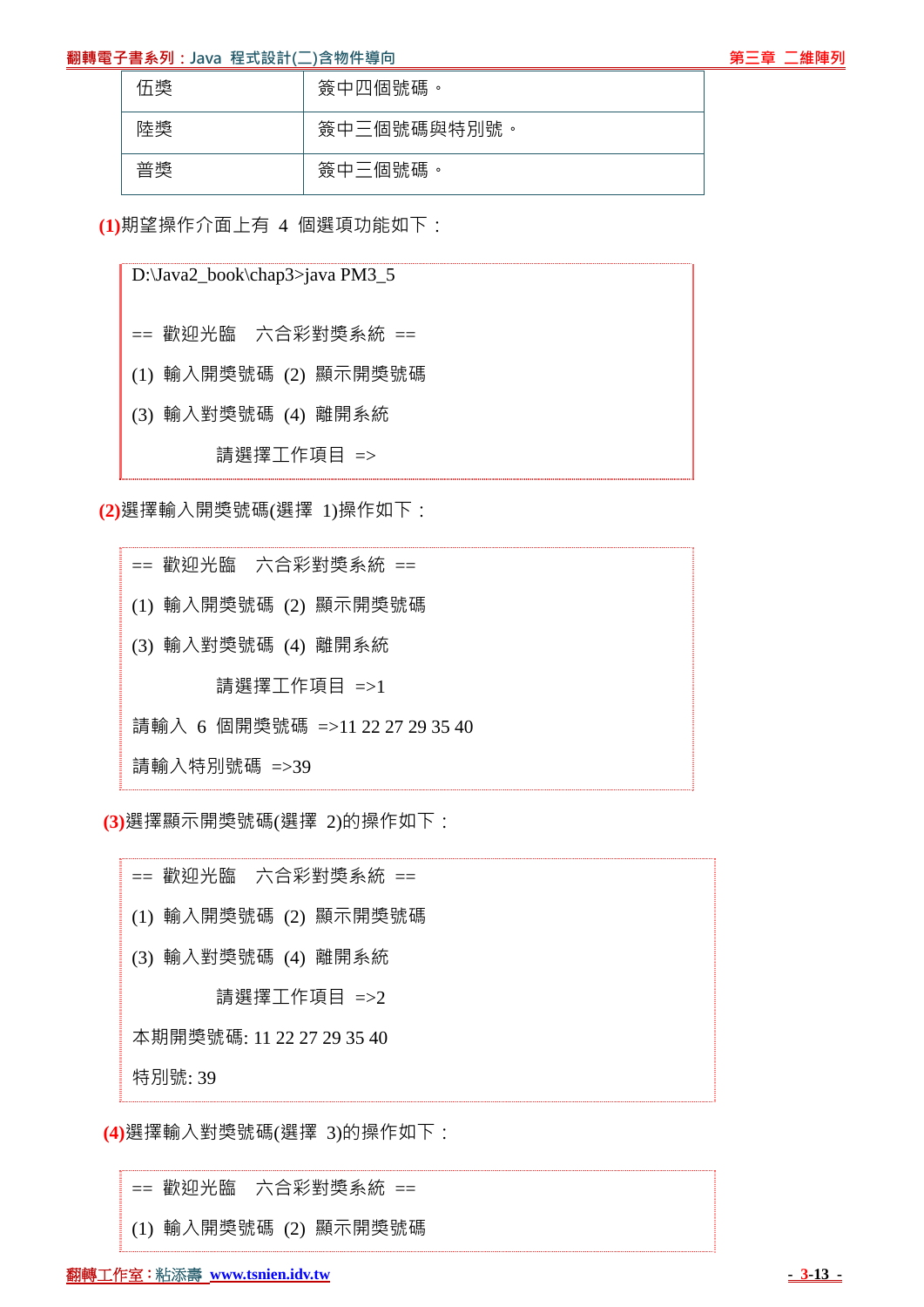





吾人將開獎號碼(spaNum[])、特別號(special)、與中獎號碼(winNum[])的陣列、特別號(wining)、 以及中獎數目(winSpa)宣告成靜態變數,再利用 4 個函數 ( 方法 ) 來製作整個系統。



虛擬碼提示如下:

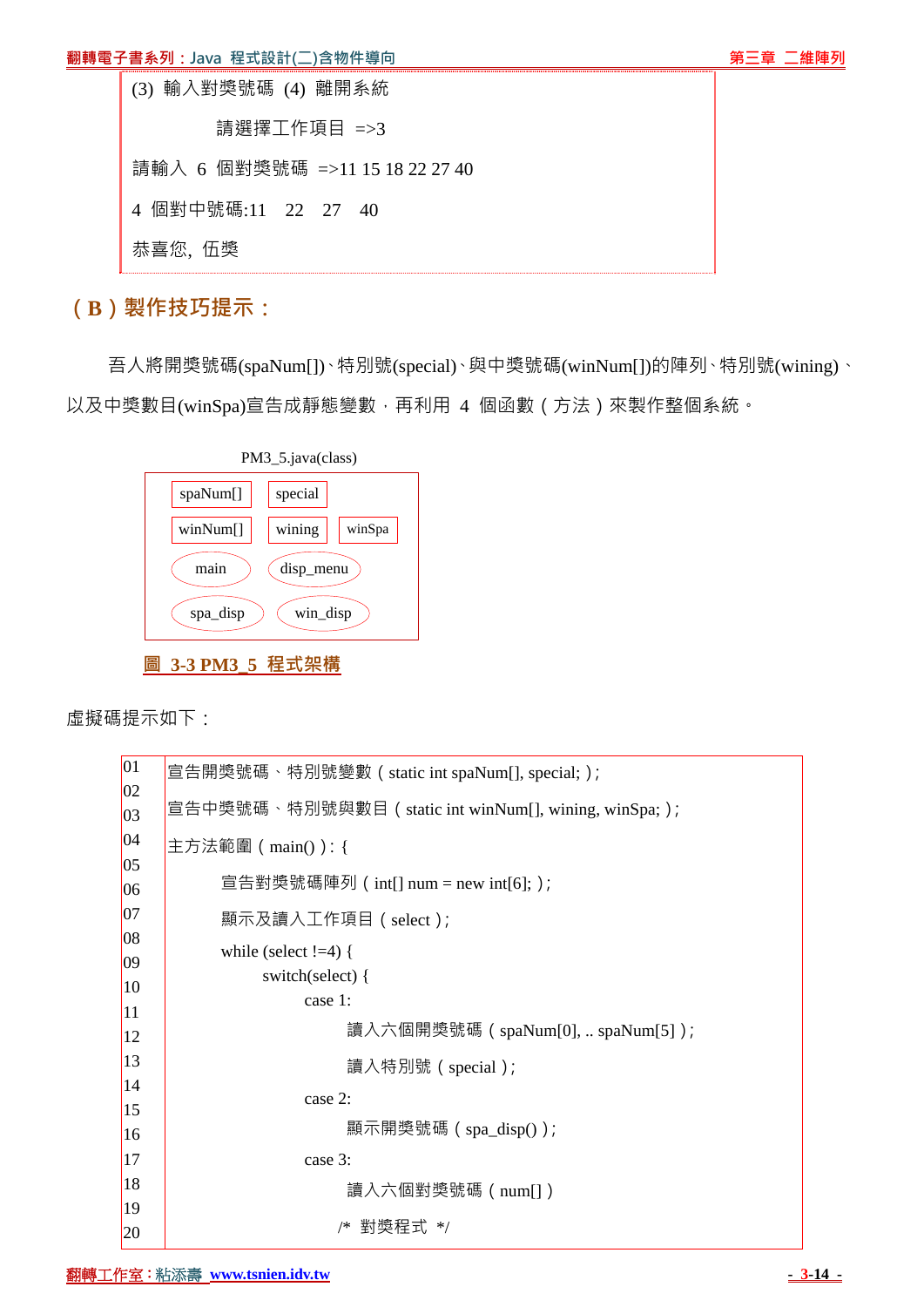| 22       | for(int i=0; i<6; i++) { // 6 個對獎號碼 |
|----------|-------------------------------------|
| 23       |                                     |
| 24       | for(int j=0; j<6; j++) { // 6 個開獎號碼 |
| 25       | $if(num[i] == spanNum[j])$ {        |
| 26       | winNum[k] = num[i]; // 存入中獎陣列       |
| 27       | wining = wining +1; // 累增中獎數        |
| 28<br>29 | $k = k + 1;$                        |
| 30       | $\}$                                |
| 31       | }                                   |
| 32       |                                     |
| 33       | if(num[i] = special) // 1 個特別號      |
| 34       | $winSpa = num[i];$                  |
| 35       | $\}$                                |
| 36       | 比對對獎數目<br>/*                        |
| 37       | switch(wining) {                    |
| 38       | case 0:                             |
| 39       | 顯示全沒簽中;                             |
| 40       | case 1:                             |
| 41       |                                     |
| 42       | 呼叫顯示中獎號碼 (win_disp())               |
| 43       | 顯示沒有簽中;                             |
| 44       | case 2:                             |
| 45       | 呼叫顯示中獎號碼 (win_disp())               |
| 46       |                                     |
| 47<br>48 | 顯示沒有簽中;                             |
| 49       | case 3:                             |
| 50       | 呼叫顯示中獎號碼 (win_disp())               |
| 51       | if (winSpa $==$ 0)                  |
| 52       |                                     |
| 53       | 顯示簽中普獎;                             |
| 54       | else {                              |
| 55       | 顯示簽中陸獎;                             |
| 56       | case 4:                             |
| 57       | 呼叫顯示中獎號碼 (win_disp())               |
| 58       | if (winSpa $==$ 0)                  |
| 59       |                                     |
| 60       | 顯示簽中伍獎;                             |
| 61       | else {                              |
| 62       | 顯示簽中肆獎;                             |
| 63       | case 5:                             |
| 64       | 呼叫顯示中獎號碼 (win_disp())               |
| 65       |                                     |
| 66<br>67 | if (winSpa $==$ 0)                  |
|          | 顯示簽中參獎;                             |

#### **翻轉電子書系列:Java 程式設計(二)含物件導向 第一章 第一章 一時間 第三章 二維陣列**  $\boxed{21}$ wining = 0; winSpa=0; int k=0;